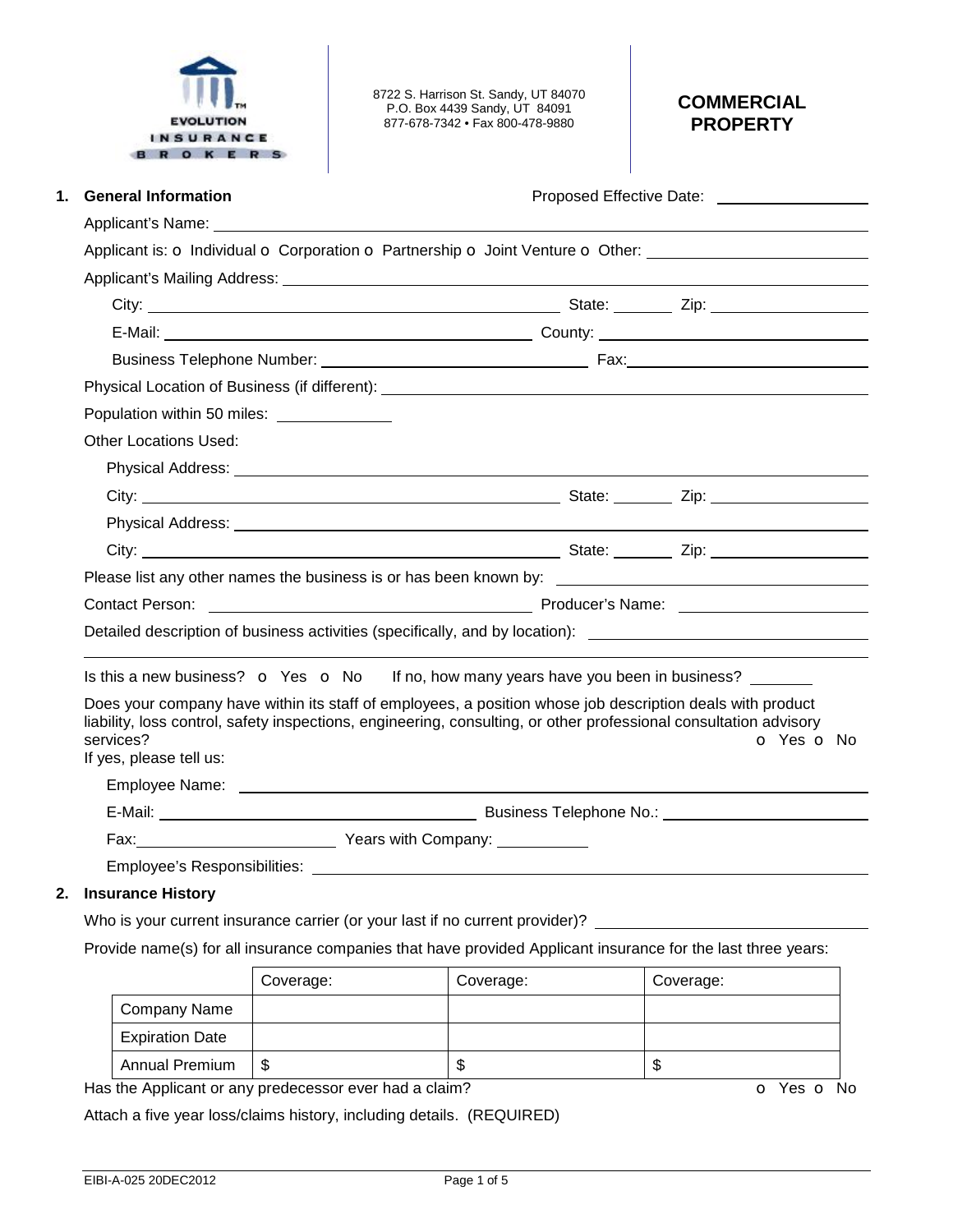Have you had any incident, event, occurrence, loss, or Wrongful Act which might give rise to a Claim covered by this Policy, prior to the inception of this Policy? **o** Yes **o** No If yes, please explain:

Has the Applicant, or anyone on the Applicant's behalf, attempted to place this risk in standard markets? o Yes o No

If the standard markets are declining placement, please explain why:

#### **3. Desired Insurance**

#### **\*\*NOTE: Flood coverage excluded.**

|    |                         |                          | <b>Actual Cash Value</b>                                                                                            | Coinsurance              |            |  |
|----|-------------------------|--------------------------|---------------------------------------------------------------------------------------------------------------------|--------------------------|------------|--|
|    |                         | <b>Building Value</b>    | \$                                                                                                                  | \$                       |            |  |
|    |                         | <b>Contents Value</b>    | \$                                                                                                                  | $\overline{\mathcal{E}}$ |            |  |
|    |                         | <b>Business Income</b>   | \$                                                                                                                  | $\overline{\mathbf{s}}$  |            |  |
|    |                         | Other                    | $\mathfrak{L}$                                                                                                      | $\overline{\mathcal{E}}$ |            |  |
|    |                         |                          | 1. Check Coverage(s) Desired: <b>O</b> Basic <b>O</b> Broad Form <b>O</b> Burglary                                  |                          |            |  |
|    |                         |                          | 2. Deductible: $\sigma$ \$1,000 (Minimum) $\sigma$ \$1,500 $\sigma$ \$2,500 $\sigma$ \$5,000 $\sigma$ \$10,000      |                          |            |  |
|    | 4. Property Information |                          |                                                                                                                     |                          |            |  |
|    |                         | and contents if needed): | Answer the following questions for each location to be insured (attach additional schedules for additional building |                          |            |  |
|    |                         |                          |                                                                                                                     |                          |            |  |
|    | 2.                      |                          |                                                                                                                     |                          |            |  |
|    |                         |                          |                                                                                                                     |                          |            |  |
| 4. |                         |                          |                                                                                                                     |                          |            |  |
|    |                         |                          |                                                                                                                     |                          |            |  |
|    |                         |                          |                                                                                                                     |                          |            |  |
|    | 5.                      |                          |                                                                                                                     |                          |            |  |
|    | 6.                      |                          |                                                                                                                     |                          |            |  |
|    |                         |                          |                                                                                                                     |                          |            |  |
|    |                         |                          |                                                                                                                     |                          |            |  |
|    |                         |                          |                                                                                                                     |                          |            |  |
|    |                         |                          |                                                                                                                     |                          |            |  |
|    | 7.                      |                          | If property is a restaurant, are there Ansul or comparable systems?                                                 |                          | O Yes O No |  |
|    | 8.                      | Condition:               |                                                                                                                     |                          |            |  |
|    |                         |                          | a. Building: <b>o</b> Good <b>o</b> Fair <b>o</b> Poor                                                              |                          |            |  |
|    |                         |                          | b. Roof: <b>o</b> Good <b>o</b> Fair <b>o</b> Poor                                                                  |                          |            |  |
|    |                         |                          | c. Outbuildings: o None o Frame o Masonry/metal                                                                     |                          |            |  |
|    | 9.                      |                          |                                                                                                                     |                          |            |  |
|    |                         |                          |                                                                                                                     |                          |            |  |
|    |                         | а.                       | Type: O Residential O Commercial O Rural                                                                            |                          |            |  |
|    |                         | b. Status: o Improving   | <b>o</b> Stable                                                                                                     |                          |            |  |
|    |                         |                          |                                                                                                                     |                          |            |  |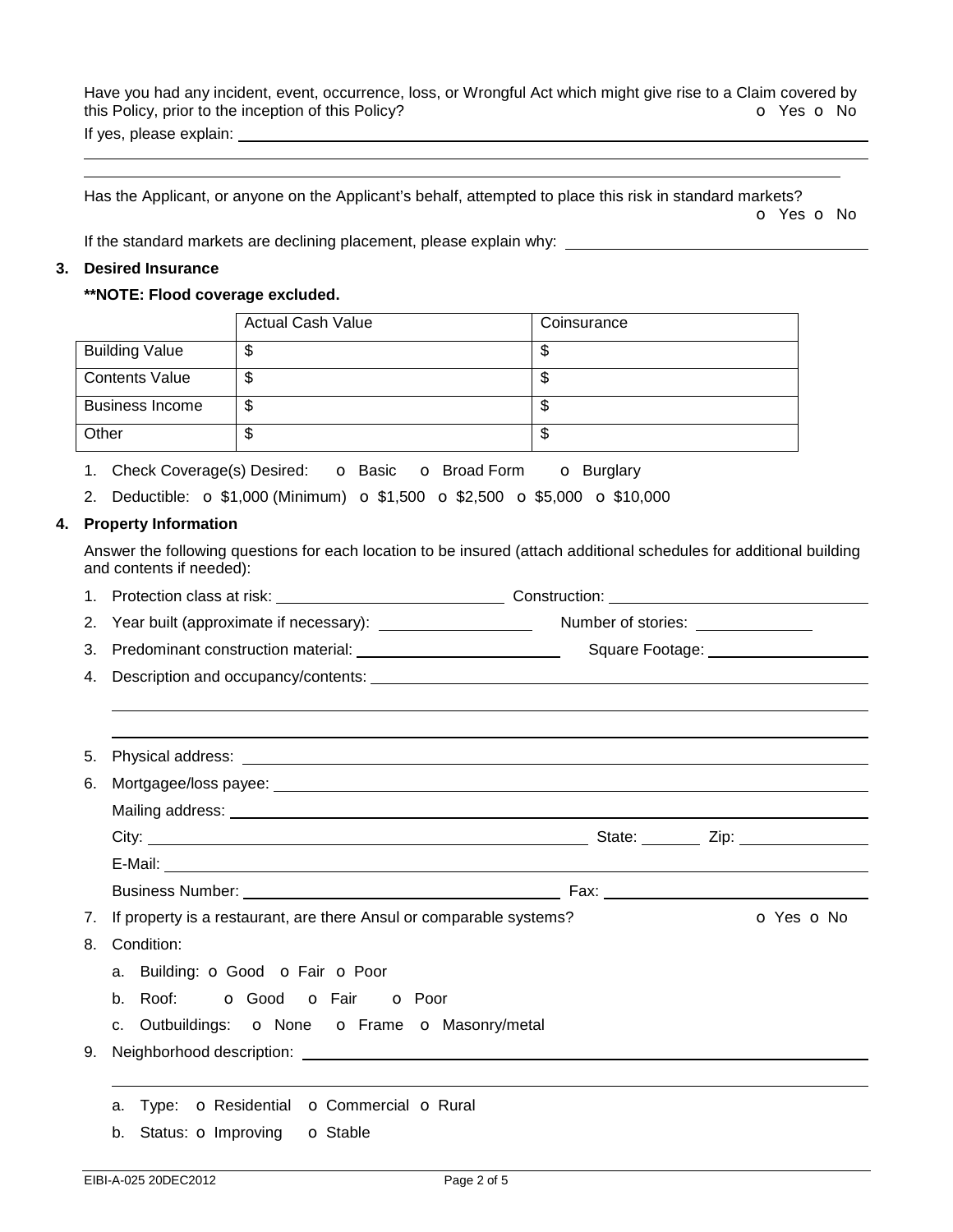| 10. Building improvements?                                                                                                                                                                                                                           |            | o Yes o No               |
|------------------------------------------------------------------------------------------------------------------------------------------------------------------------------------------------------------------------------------------------------|------------|--------------------------|
| O Yes O No<br>Wiring?<br>Year: Vear Press, 2008<br>a.                                                                                                                                                                                                |            |                          |
| Plumbing? o Yes o No<br>b.                                                                                                                                                                                                                           |            |                          |
| Roofing? o Yes o No<br>Year: _______________________<br>c.                                                                                                                                                                                           |            |                          |
| Heating? <b>o</b> Yes <b>o</b> No Year: <u>contained a set of Year: the set of North State and State and State and State and State and State and State and State and State and State and State and State and State and State and State and</u><br>d. |            |                          |
| е.                                                                                                                                                                                                                                                   | o Yes o No | Year: __________________ |
| 11. Approximate distance to nearest hydrant? ___________________________________                                                                                                                                                                     |            |                          |
|                                                                                                                                                                                                                                                      |            |                          |
| 13. Fire extinguishers:                                                                                                                                                                                                                              |            | O Yes O No               |
| If yes, please answer the following:                                                                                                                                                                                                                 |            |                          |
|                                                                                                                                                                                                                                                      |            |                          |
| Type: 2008 2010 2010 2010 2010 2010 2011 2021 2031 2040 2041 2051 2052 2053 2054 2055 2056 2057 2058 2059 205<br>b.                                                                                                                                  |            |                          |
| Location: <u>contract the contract of the contract of the contract of the contract of the contract of the contract of the contract of the contract of the contract of the contract of the contract of the contract of the contra</u><br>$C_{\cdot}$  |            |                          |
| d. Last Inspection: Note that the set of the set of the set of the set of the set of the set of the set of the                                                                                                                                       |            |                          |
| 14. $CO2$ system: $\overline{\phantom{a}}$                                                                                                                                                                                                           |            |                          |
|                                                                                                                                                                                                                                                      |            |                          |
| b.                                                                                                                                                                                                                                                   |            |                          |
| 15. Does risk have sprinkler system?                                                                                                                                                                                                                 |            | o Yes o No               |
| 16. Hazards noted:                                                                                                                                                                                                                                   |            |                          |
| Dead trees or limbs<br>a.                                                                                                                                                                                                                            |            | O Yes O No               |
| Adjacent property<br>b.                                                                                                                                                                                                                              |            | O Yes O No               |
| Describe: <u>www.community.com</u>                                                                                                                                                                                                                   |            |                          |
| Difficult access for Fire Dept.<br>c.                                                                                                                                                                                                                |            | o Yes o No               |
| Open foundation<br>d.                                                                                                                                                                                                                                |            | O Yes O No               |
| Flooding or high water<br>е.                                                                                                                                                                                                                         |            | O Yes O No               |
| **NOTE: Flood coverage excluded.                                                                                                                                                                                                                     |            |                          |
| Isolated or hidden<br>f.                                                                                                                                                                                                                             |            | O Yes O No               |
| Combustible brush or debris<br>g.                                                                                                                                                                                                                    |            | o Yes o No               |
| Ground square foot area:<br>h.                                                                                                                                                                                                                       |            | o Yes o No               |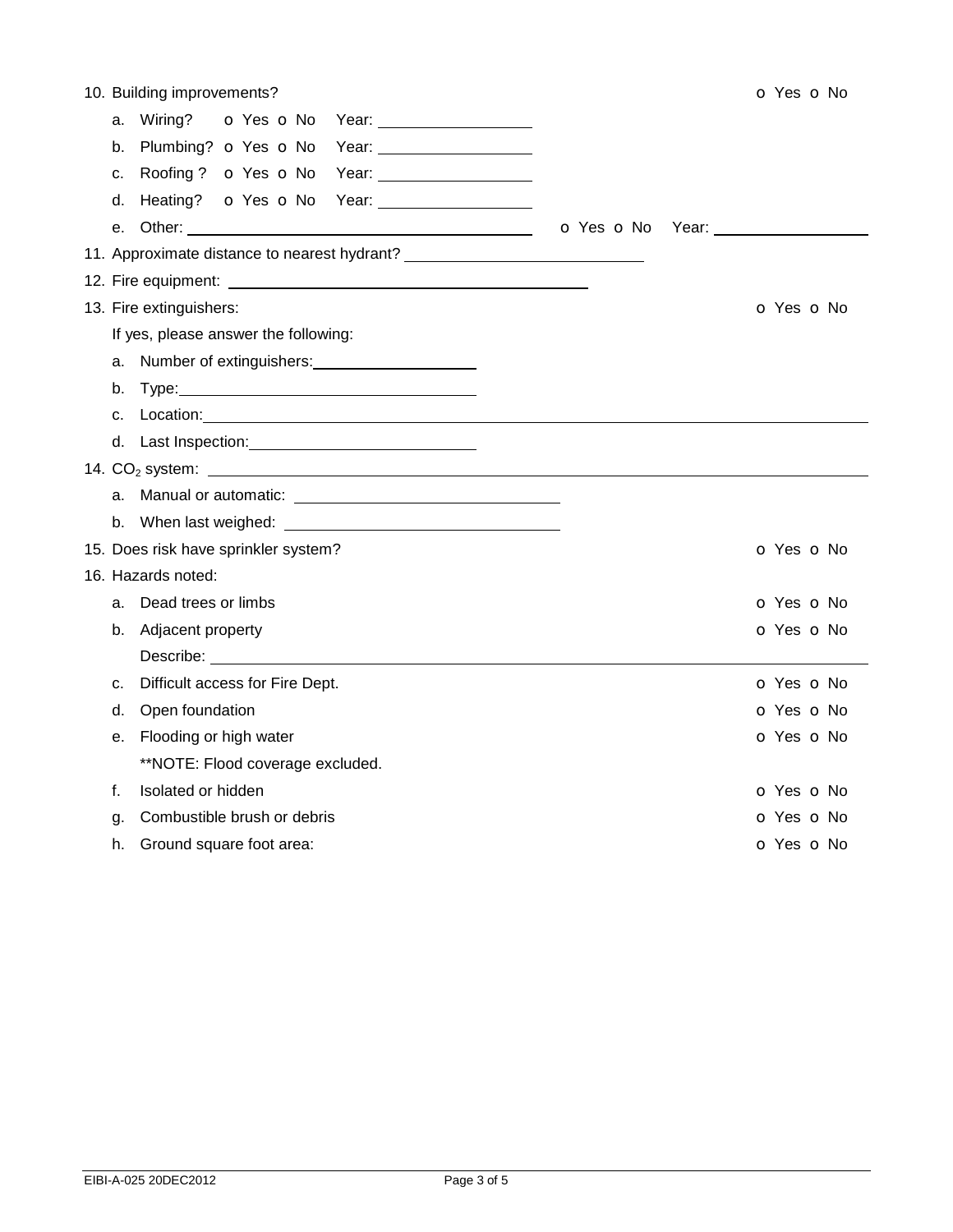17. Drawing of location (please note other structures and distances between structures):

# **REPRESENTATIONS AND WARRANTIES**

The "Applicant" is the party to be named as the "Insured" in any insuring contract if issued. By signing this Application, the Applicant for insurance hereby represents and warrants that the information provided in the Application, together with all supplemental information and documents provided in conjunction with the Application, is true, correct, inclusive of all relevant and material information necessary for the Insurer to accurately and completely assess the Application, and is not misleading in any way. The Applicant further represents that the Applicant understands and agrees as follows: (i) the Insurer can and will rely upon the Application and supplemental information provided by the Applicant, and any other relevant information, to assess the Applicant's request for insurance coverage and to quote and potentially bind, price, and provide coverage; (ii) the Application and all supplemental information and documents provided in conjunction with the Application are warranties that will become a part of any coverage contract that may be issued; (iii) the submission of an Application or the payment of any premium does not obligate the Insurer to quote, bind, or provide insurance coverage; and (iv) in the event the Applicant has or does provide any false, misleading, or incomplete information in conjunction with the Application, any coverage provided will be deemed void from initial issuance.

The Applicant hereby authorizes the Insurer and its agents to gather any additional information the Insurer deems necessary to process the Application for quoting, binding, pricing, and providing insurance coverage including, but not limited to, gathering information from federal, state, and industry regulatory authorities, insurers, creditors, customers, financial institutions, and credit rating agencies. The Insurer has no obligation to gather any information nor verify any information received from the Applicant or any other person or entity. The Applicant expressly authorizes the release of information regarding the Applicant's losses, financial information, or any regulatory compliance issues to this Insurer in conjunction with consideration of the Application.

The Applicant further represents that the Applicant understands and agrees the Insurer may: (i) present a quote with a Sublimit of liability for certain exposures, (ii) quote certain coverages with certain activities, events, services, or waivers excluded from the quote, and (iii) offer several optional quotes for consideration by the Applicant for insurance coverage. In the event coverage is offered, such coverage will not become effective until the Insurer's accounting office receives the required premium payment.

The Applicant agrees that the Insurer and any party from whom the Insurer may request information in conjunction with the Application may treat the Applicant's facsimile signature on the Application as an original signature for all purposes.

The Applicant acknowledges that under any insuring contract issued, the following provisions will apply: